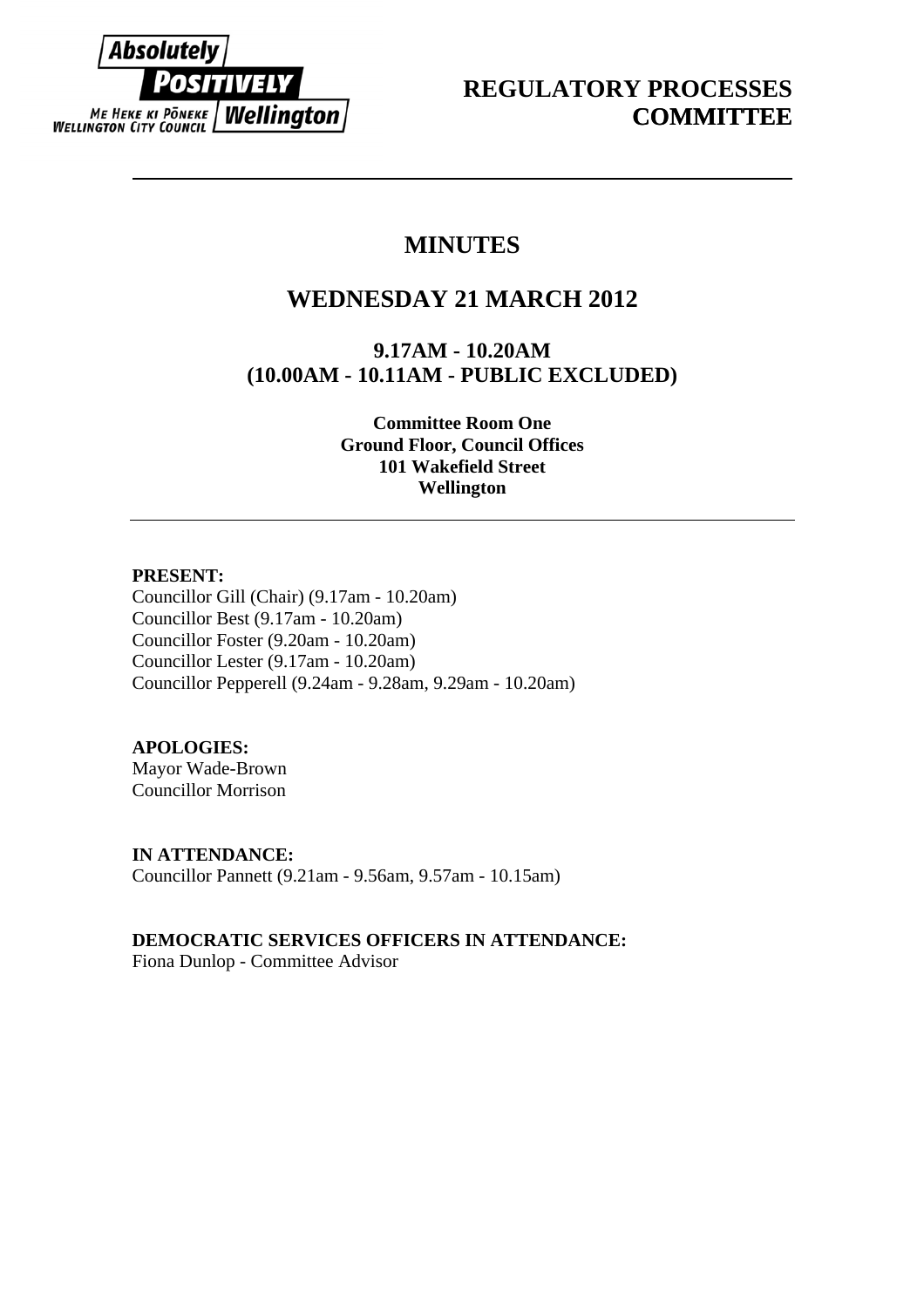#### 014/12RP **APOLOGIES**  (1215/53/IM)

**Moved Councillor Gill, seconded Councillor Best, the motion that the Regulatory Processes Committee receive apologies for absence from Mayor Wade-Brown and Councillor Morrison.** 

#### **RESOLVED:**

*THAT the Regulatory Processes Committee:* 

*1. Receive apologies for absence from Mayor Wade-Brown and Councillor Morrison.* 

## 015/12RP **MINUTES FOR CONFIRMATION** (1215/53/IM)

**Moved Councillor Gill, seconded Councillor Lester, the motion that the Regulatory Processes Committee approve the minutes of the meeting held on ordinary meeting of Tuesday 14 February 2012 having been circulated, be taken as an accurate record of that meeting.** 

#### **The substantive motion was put and declared CARRIED.**

#### **RESOLVED:**

*THAT the Regulatory Processes Committee:* 

*1. Approve the minutes of the meeting held on ordinary meeting of Tuesday 14 February 2012 having been circulated, be taken as an accurate record of that meeting.* 

## 016/12RP **CONFLICT OF INTEREST DECLARATIONS** (1215/53/IM)

#### **NOTED:**

There were no conflicts of interest declared.

## 017/12RP **PUBLIC PARTICIPATION** (1215/53/IM)

#### **NOTED:**

There was no public participation.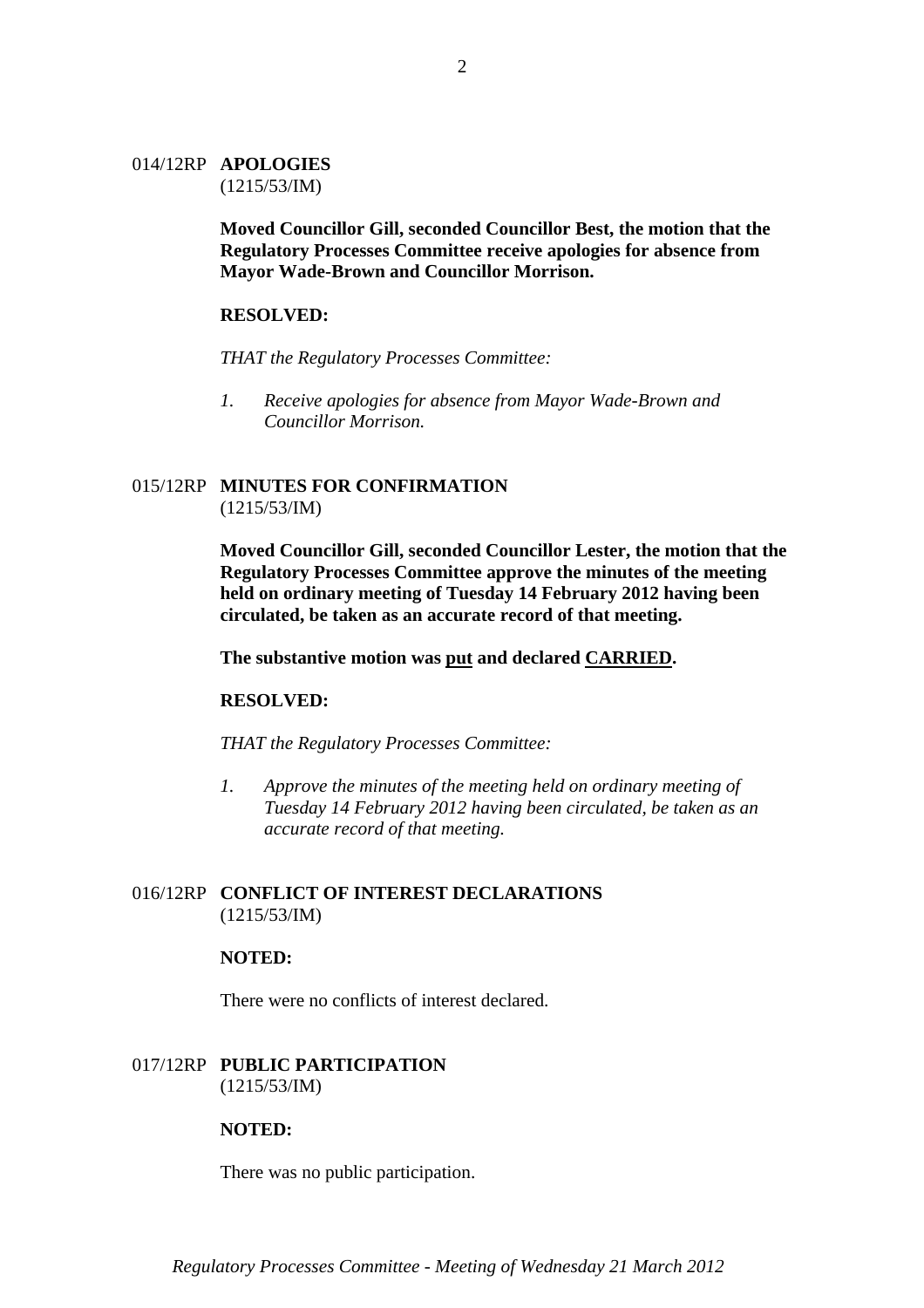# 018/12RP **PROPOSED ROAD CLOSURES – 15 APRIL 2012 TO 24 JUNE 2012** Report of Gail Reeves - Street Activities Co-ordinator. (1215/53/IM) (REPORT 1)

**Moved Councillor Best, seconded Councillor Lester, the substantive motion with a change to recommendation 3(a)(iii) as follows:** 

THAT the Regulatory Processes Committee:

- 3. Agree to close the following roads for the events as shown **(as amended)**, to vehicles only, subject to the conditions listed in the Proposed Temporary Road Closure Impact Reports:
	- (a) For the Real Women's Duathlon event, Sunday 15 April 2012, from 6am to 10am:
		- (iii) Maida Vale Road (between **Grafton** Crafton Road to Evans Bay Parade)

## **The substantive motion with a change to recommendation 3(a)(iii)was put and declared CARRIED.**

#### **RESOLVED:**

*THAT the Regulatory Processes Committee:* 

- *1. Receive the information.*
- *2. Note that recommendations in this report should not be amended without first carrying out further consultation with affected parties and verification from the Council's Traffic Engineer that the amendment is not likely to cause unreasonable impact on traffic.*
- *3. Agree to close the following roads for the events as shown (as amended), to vehicles only, subject to the conditions listed in the Proposed Temporary Road Closure Impact Reports:* 
	- *(a) For the Real Women's Duathlon event, Sunday 15 April 2012, from 6am to 10am:* 
		- *(i) Oriental Parade (between Carlton Gore Road and Evans Bay Parade)*
		- *(ii) Evans Bay Parade (between Oriental Parade and Cobham Drive)*
		- *(iii) Maida Vale Road (between Grafton Crafton Road to Evans Bay Parade)*
		- *(iv) Rata Road (between Kainui Road and Evans Bay Parade)*
		- *(v) Belvedere Road (between Overtoun Terrace and Evans Bay Parade*
		- *(vi) Note: local and resident vehicle access only within the closures; and*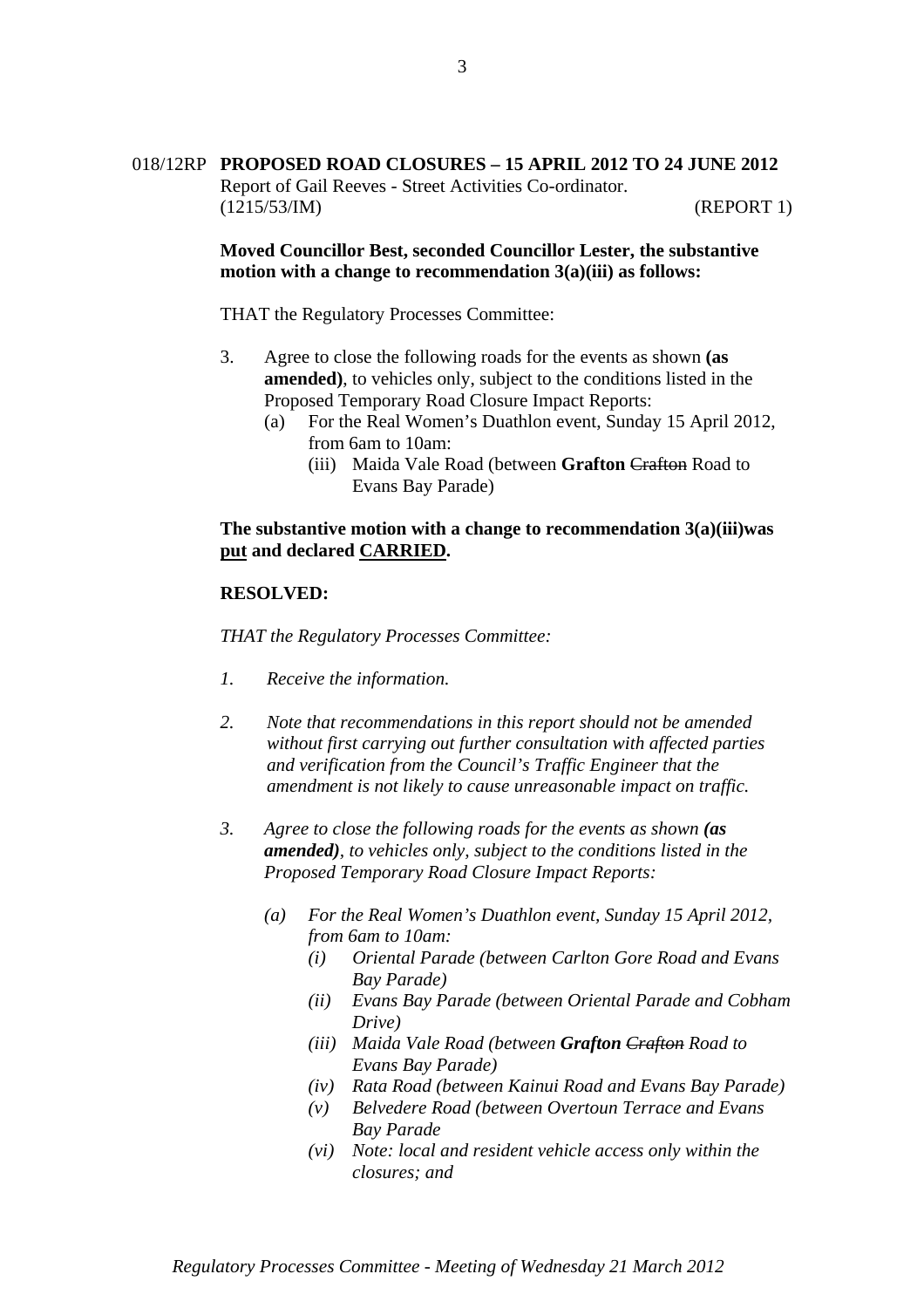- *(b) For the London 2012 Olympic Games: 100 Days of Go event, Wednesday 18 April 2012, from 9am to 3.30pm:* 
	- *(i) Hill Street (between Tinakori Road and Molesworth Street)*
	- *(ii) Guilford Terrace (all of Guilford terrace)*
	- *(iii) Note: local and resident vehicle access only to areas within the road closures – including to Parliament Street, Selwyn Terrace and Eccleston Hill ; and*
- *(c) For the ANZAC Day Commemorations events, Wednesday 25 April 2012:* 
	- *(i) Bunny Street (between Featherston Street and Lambton Quay), from 5am to 6.30am*
	- *(ii) Lambton Quay (between Bunny Street and Ballance Street), from 5am to 6.30am*
	- *(iii) Bowen Street (between The Terrace and Lambton Quay), from 5am to 6.30am*
	- *(iv) Whitmore Street (between Stout Street and Lambton Quay), from 5am to 6.30am*
	- *(v) Molesworth Street (between Lambton Quay/Bunny Street intersection and Hill Street), from 10.15am to 10.45am – access for buses to remain open*
	- *(vi) Lambton Quay (northbound side between the Cenotaph and Molesworth Street), from 10.15am to 10.45am – access for buses to remain open; and*
- *(d) For the Armstrong Motor Group Wellington Marathon event, Sunday 24 June 2012, from 8am to 11am:* 
	- *(i) Shelly Bay Road (between Miramar Avenue and Massey Road)*
	- *(ii) Massey Road (between Shelly Bay Road and just north of Scorching Bay Reserve)*
	- *(iii) Note: the following roads will remain open but will be used for traffic safety measures such as lane closures, oneway systems, marshalled access and parking restrictions: Waterloo Quay, Customhouse Quay, Jervois Quay and Cable Street, from 6am to 10am; Oriental Parade, Herd Street and Evans Bay Parade, from 7am to 11am.*

# **NOTED:**

The resolution differs from the recommendations in the officer's report as follows:

The Committee added the text in **bold** and deleted the text with strikethrough.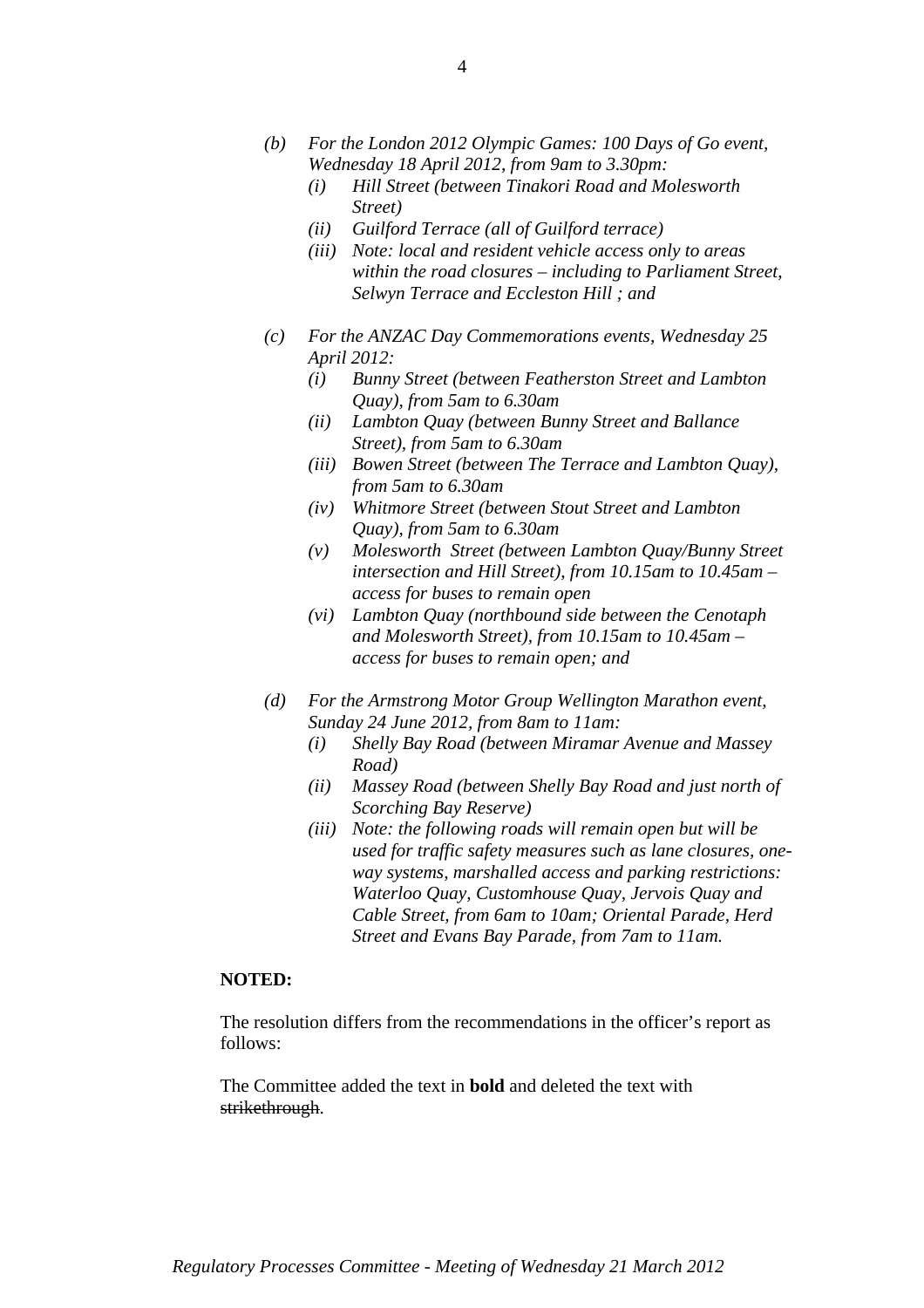# 019/12RP **ROAD STOPPING AND DISPOSAL: LEGAL ROAD BETWEEN 9 AND 25 VOLTAIRE STREET, KARORI**

Report of John Vriens, Senior Property Advisor, Property Services. (1215/53/IM) (REPORT 2)

(Councillor Foster joined the meeting at 9.20am.) (Councillor Pannett joined the meeting at 9.21am.)

## **Moved Councillor Gill, seconded Councillor Lester, the substantive motion.**

(Councillor Pepperell joined the meeting at 9.24am.) (Councillor Pepperell left the meeting at 9.28am.) (Councillor Pepperell returned to the meeting at 9.29am.)

## **The substantive motion was put and declared CARRIED.**

## **RESOLVED:**

- *1. Receive the information.*
- *2. Recommend that the Council, pursuant to section 40 of the Public Works Act 1981:*
	- *(a) Agree that approximately 1,141m² (subject to survey) of unformed road (Road Land) situated between 9 and 25 Voltaire Street, Karori is not required for a public work.*
	- *(b) Authorise Council officers to commission a section 40 report from suitably qualified consultants to identify whether the Road Land must be offered back to its former owner or their successor, or whether an exemption from offer back applies under section 40(2), 40(3) or 40(4) of the Public Works Act 1981.*
	- *(c) Delegate to the Chief Executive Officer the power to either offer the area of unformed legal road land back to its former owner(s) or their successor(s), or to approve the exercise of exemptions from offer back under section 40(2), 40(3), or 40(4) of the Public Works Act 1981 (if appropriate).*
- *3. Recommend that the Council:* 
	- *(a) Authorise Council officers to initiate the road stopping process for the Road Land in accordance with section 342 and the Tenth Schedule of the Local Government Act 1974.*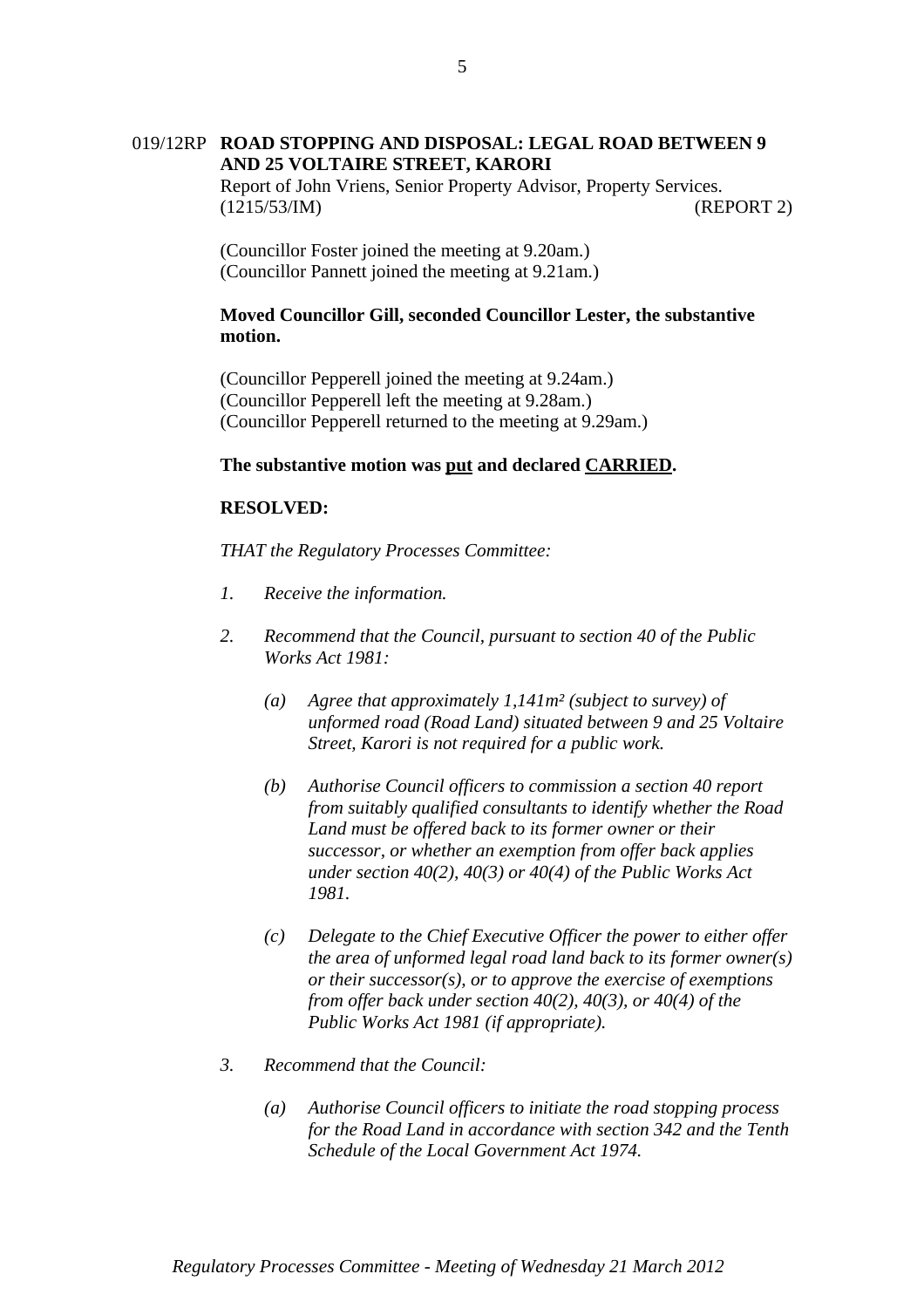- *(c) Approve the disposal of the Road Land (subject to the proposed road stopping being successful).*
- *(d) Delegate to the Chief Executive Officer the power to negotiate the terms of sale and enter into a sale and purchase agreement in respect of Road Land situated between 9 and 25 Voltaire Street, Karori, either with the former owner, or their successor, or the Port Nicholson Block Settlement Trust, or Ngati Toa, or the successful purchaser following the Road Land being marketed for sale.*
- *4. Note that if objections are received to the road stopping public notice, a further report will be presented to the Committee for consideration.*

# 020/12RP **ROAD STOPPING AND DISPOSAL - LEGAL ROAD SEATOUN SCOUT HALL, 36 FERRY STREET, SEATOUN (FORRES STREET)** Report of Rosalind Luxford, Property Advisor, Property Services. (1215/53/IM) (REPORT 3)

**Moved Councillor Foster, seconded Councillor Lester, the substantive motion.** 

**The substantive motion was put and declared CARRIED.** 

## **RESOLVED:**

- *1. Receive the information.*
- *2. Recommend that Council:* 
	- *(a) Agree that the area of approximately 512m² (subject to survey) of unformed legal road land at 36 Ferry Street, Seatoun is not required for a Public Work.*
	- *(b) Subject to public consultation, approves the disposal of the Road Land described as approximately 512m² (subject to survey) of unformed legal road at 36 Ferry Street, Seatoun, including disposal of the building on the site known as the Seatoun Scout Hall "as is", subject to conditions (to be imposed*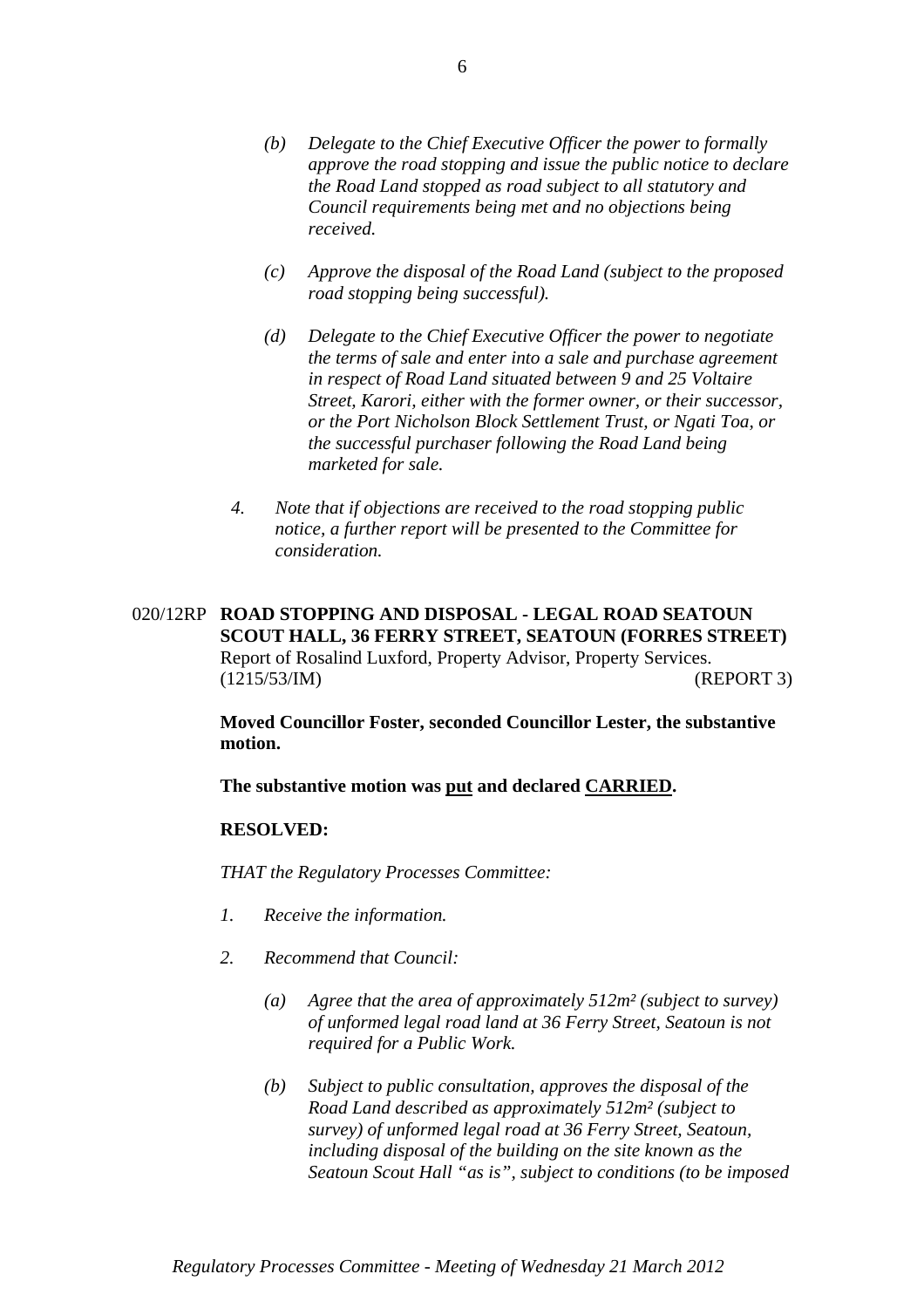*on any development of the site) in recognition of and for the purpose of preserving its heritage status.* 

- *(c) Delegate to the Chief Executive Officer the power to either offer the Road Land back to its former owner or their successor, or to approve the exercise of an exemption from offer back under section 40(2), 40(3) or 40(4) of the Public Works Act 1981 (if appropriate).*
- *(d) Authorise Council officers to initiate the road stopping process for the Road Land in accordance with section 342 and the Tenth Schedule of the Local Government Act 1974.*
- *(e) Delegate to the Chief Executive Officer the power to formally approve the road stopping and issue the public notice to declare the Road Land stopped as road, subject to all statutory and Council requirements being met and no objections being received.*
- *(f) Delegate to the Chief Executive Officer the power to negotiate the terms of sale and enter into a sale and purchase agreement in respect of the Road Land and Hall, either with the former owner or their successor, or on the open market, provided any such agreement is conditional upon the road being stopped.*
- *3. Note that if objections are received and the Council wishes to continue with the road stopping, a further report will be presented to the Committee for consideration.*

## **NOTED:**

**TABLED INFORMATION**: Appendices 2 and 3 of the report. Reference 020/12RP(a).

# 021/12RP **ROAD STOPPING AND DISPOSAL – LEGAL ROAD ADJOINING 2 LOWER WATT STREET, WADESTOWN**

Report of Rosalind Luxford, Property Advisor, Property Services. (1215/53/IM) (REPORT 4)

**Moved Councillor Gill, seconded Councillor Best, the substantive motion.** 

**The substantive motion was put and declared CARRIED.** 

#### **RESOLVED:**

*THAT the Regulatory Processes Committee:*

*1. Receive the information.*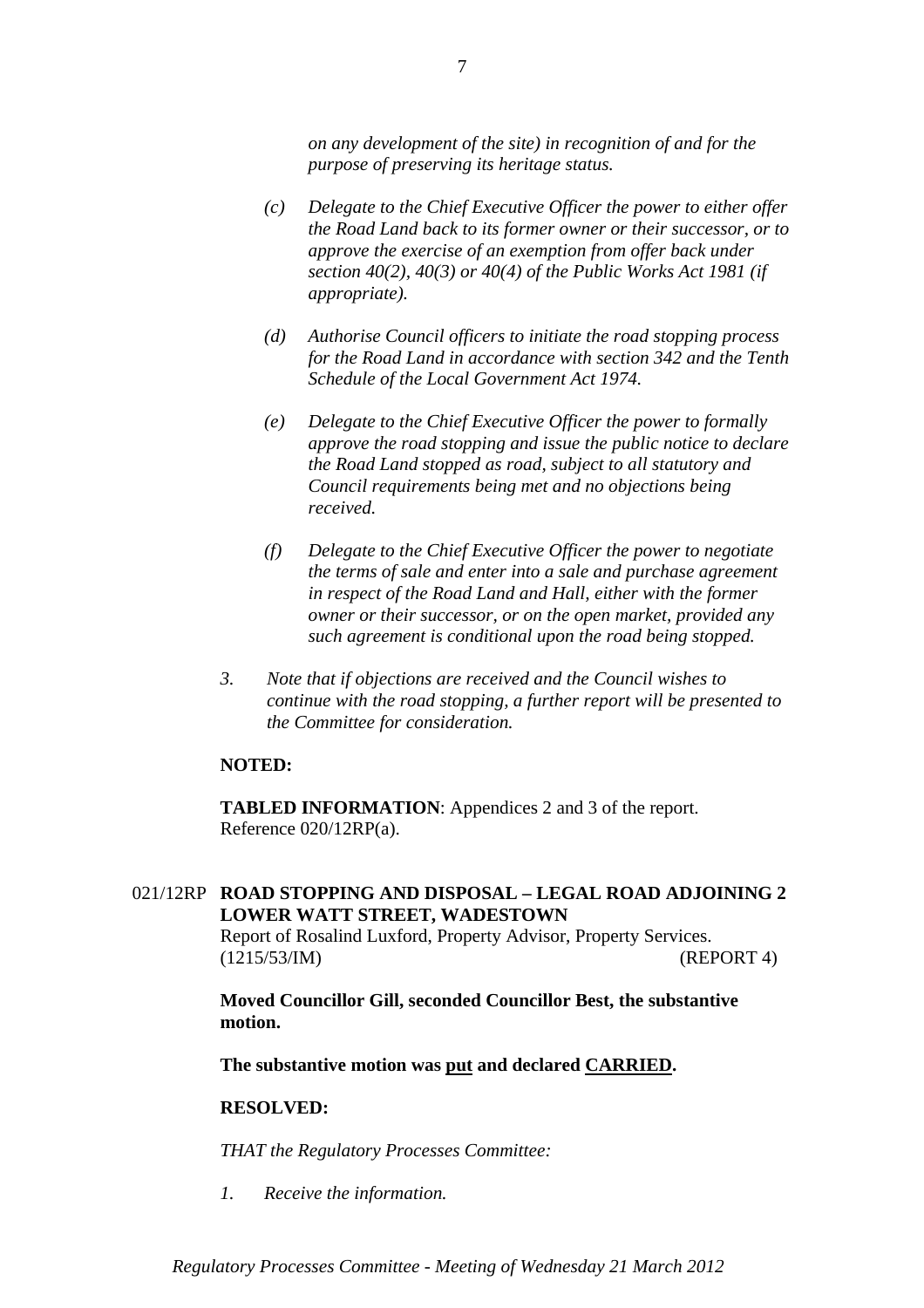- *2. Recommend to Council that it:* 
	- *(a) Agree that the area of approximately 161m² (subject to survey) of unformed legal road adjoining 2 Lower Watt Street, Wadestown is not required for a Public Work.*
	- *(b) Approve the disposal of approximately 161m² of unformed legal road land adjoining 2 Lower Watt Street, Wadestown to the owners of that property.*
	- *(c) Authorise Council officers to undertake or commission from suitably qualified consultants a section 40 Public Works Act 1981 report to identify whether the area of unformed legal road land must be offered back to its former owner or their successor, or whether exemptions from offer back applies.*
	- *(d) Delegate to the Chief Executive Officer the power to either offer the area of unformed legal road land back to its former owner(s) or their successor(s), or to approve the exercise of exemptions from offer back under section 40(2), 40(3), or 40(4) Public Works Act (if appropriate).*
	- *(e) Authorise Council officers to initiate the road stopping process for the area of unformed legal road in accordance with Section 342 and the Tenth Schedule of the Local Government Act 1974.*
	- *(f) Delegate to the Chief Executive Officer the power to formally approve the road stopping, and issue the public notice to declare the area of unformed legal road land stopped as road, subject to all statutory and Council requirements being met with no objections being received.*
	- *(g) Delegate to the Chief Executive Officer the power to negotiate the terms of sale, impose any reasonable covenants, and enter into a sale and purchase agreement in respect of the unformed legal road land adjoining 2 Lower Watt Street, Wadestown, either with the former owner, or their successor, or the owner of 2 Lower Watt Street, Wadestown, provided any such agreement is conditional upon the road being stopped.*

# 022/12RP **ROAD STOPPING AND DISPOSAL – LEGAL ROAD ADJOINING 50 AND 52 MCKINLEY CRESCENT, BROOKLYN** Report of Paul Davidson - Property Advisor. (1215/53/IM) (REPORT 5)

**Moved Councillor Gill, seconded Councillor Foster, the substantive motion.**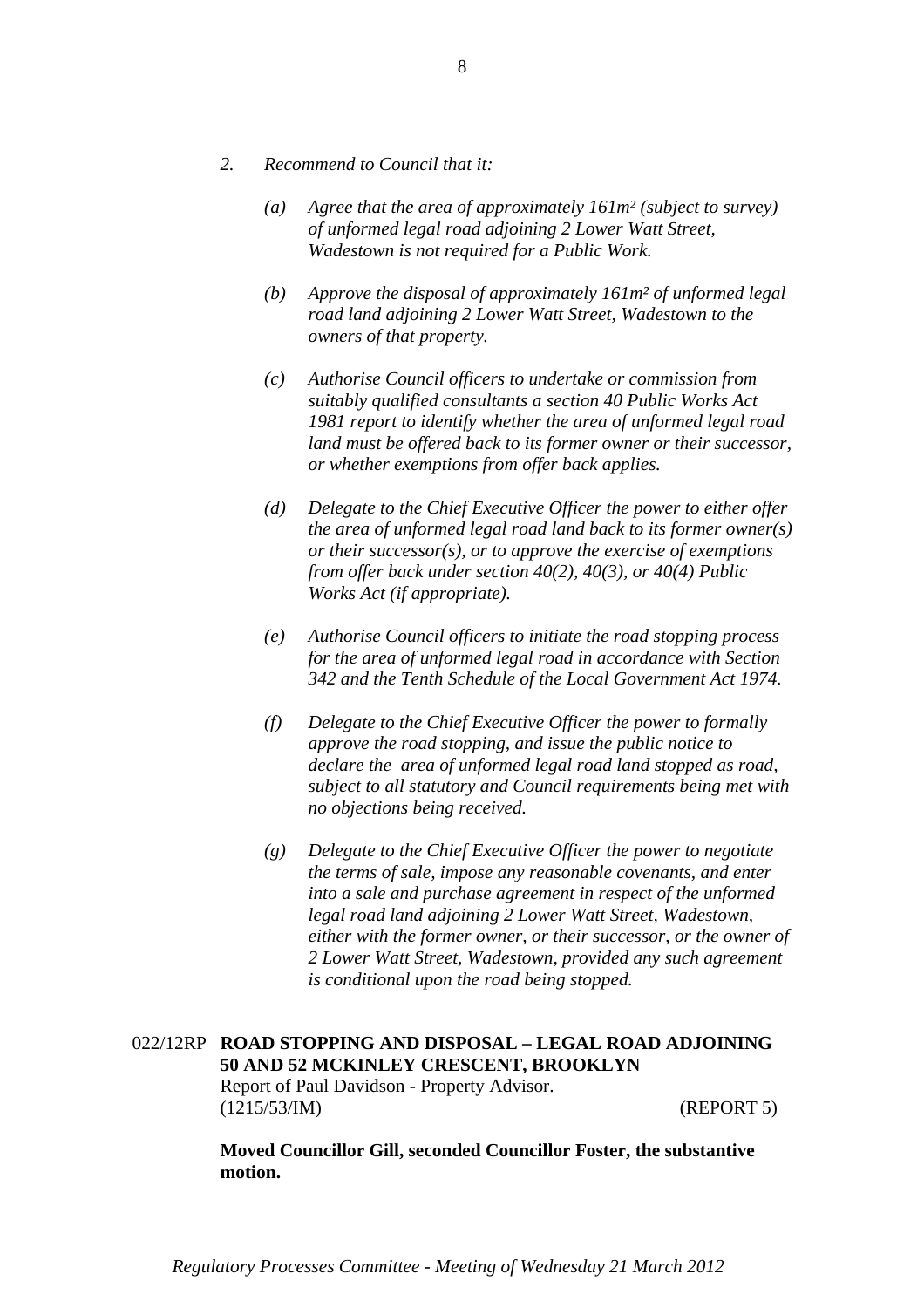## **The substantive motion was put and declared CARRIED.**

## **RESOLVED:**

- *1. Receive the information.*
- *2. Recommend to Council that it:* 
	- *(a) Agree that approximately 94m² (subject to survey) area of unformed legal road land adjoining 50 and 52 McKinley Crescent, Brooklyn, is not required for a Public Work.*
	- *(b) Approve the disposal of approximately 12m² (subject to survey) area of unformed legal road land adjoining 50 McKinley Crescent, Brooklyn, to the owner of that property for amalgamation with their existing title,*
	- *(c) Authorise Council officers to commission a section 40 report to identify whether approximately 94m² (subject to survey) area of Road Land, must be offered back to the former owner(s) or their successor(s), or whether exemptions from offer back applies under section 40(2), 40(3), or 40(4) of the Public Works Act 1981.*
	- *(d) Delegate to the Chief Executive Officer the power to either offer approximately 12m² (subject to survey) area of unformed legal road land back to its former owner(s) or their successor(s), or to approve the exercise of exemptions from offer back under section 40(2), 40(3), or 40(4) the Public Works Act 1981 (if appropriate).*
	- *(e) Authorise Council officers to initiate the road stopping process for approximately 94m² (subject to survey) area of Road Land in accordance with Section 342 and the Tenth Schedule of the Local Government Act 1974.*
	- *(f) Delegate to the Chief Executive Officer the power to formally approve the road stopping, and issue the public notice to declare the Road Land stopped as road, subject to all statutory and Council requirements being met with no objections being received.*
	- *(g) Approve the stopping and amalgamation of approximately 82m² (subject to survey) of Road Land with the adjoining property at 52 McKinley Crescent.*
	- *(h) Delegate to the Chief Executive Office the power to negotiate the terms of sale of approximately 12m*² *(subject to survey) area*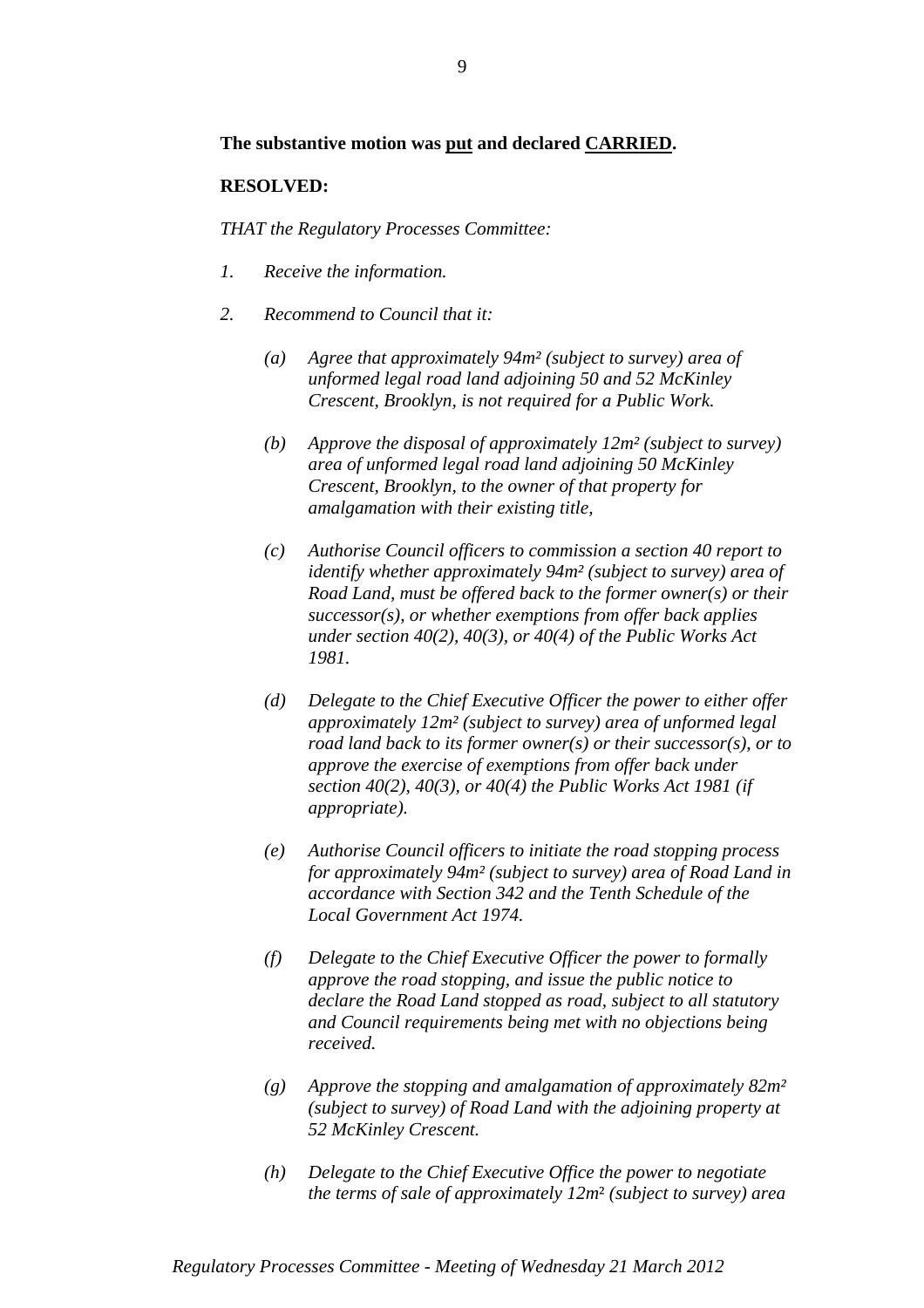*of Road Land to 50 McKinley Crescent, Brooklyn, provided any such agreement is conditional upon the road land being stopped.* 

*3. Note that if objections are received to the road stopping public notice, a further report will be presented to the Committee for consideration.* 

## 023/12RP **ROAD STOPPING AND DISPOSAL – LEGAL ROAD ADJOINING 45 MOXHAM AVENUE, HATAITAI**

Report of Paul Davidson - Property Advisor. (1215/53/IM) (REPORT 6)

**Moved Councillor Gill, seconded Councillor Foster, the substantive motion.** 

**The substantive motion was put and declared CARRIED.** 

#### **RESOLVED:**

- *1. Receive the information.*
- *2. Recommend to Council that it:* 
	- *(a) Agree that approximately 26m² (subject to survey) of unformed legal road land adjoining 45 Moxham Avenue, Hataitai, is not required for a Public Work.*
	- *(b) Approve the disposal of the approximately 26m² of unformed legal road land adjoining 45 Moxham Avenue, Hataitai, to the owner of that property.*
	- *(c) Authorise Council officers to undertake a section 40 Public Works Act 1981 report to identify whether the area of unformed legal road land must be offered back to its former owner or their successor, or whether exemptions from offer back applies.*
	- *(d) Delegate to the Chief Executive Officer the power to either offer the area of unformed legal road land back to its former owner(s) or their successor(s), or to approve the exercise of exemptions from offer back under section 40(2), 40(3), or 40(4) of the Public Works Act 1981 (if appropriate).*
	- *(e) Authorise Council officers to initiate the road stopping process for the area of unformed legal road in accordance with the Public Works Act 1981.*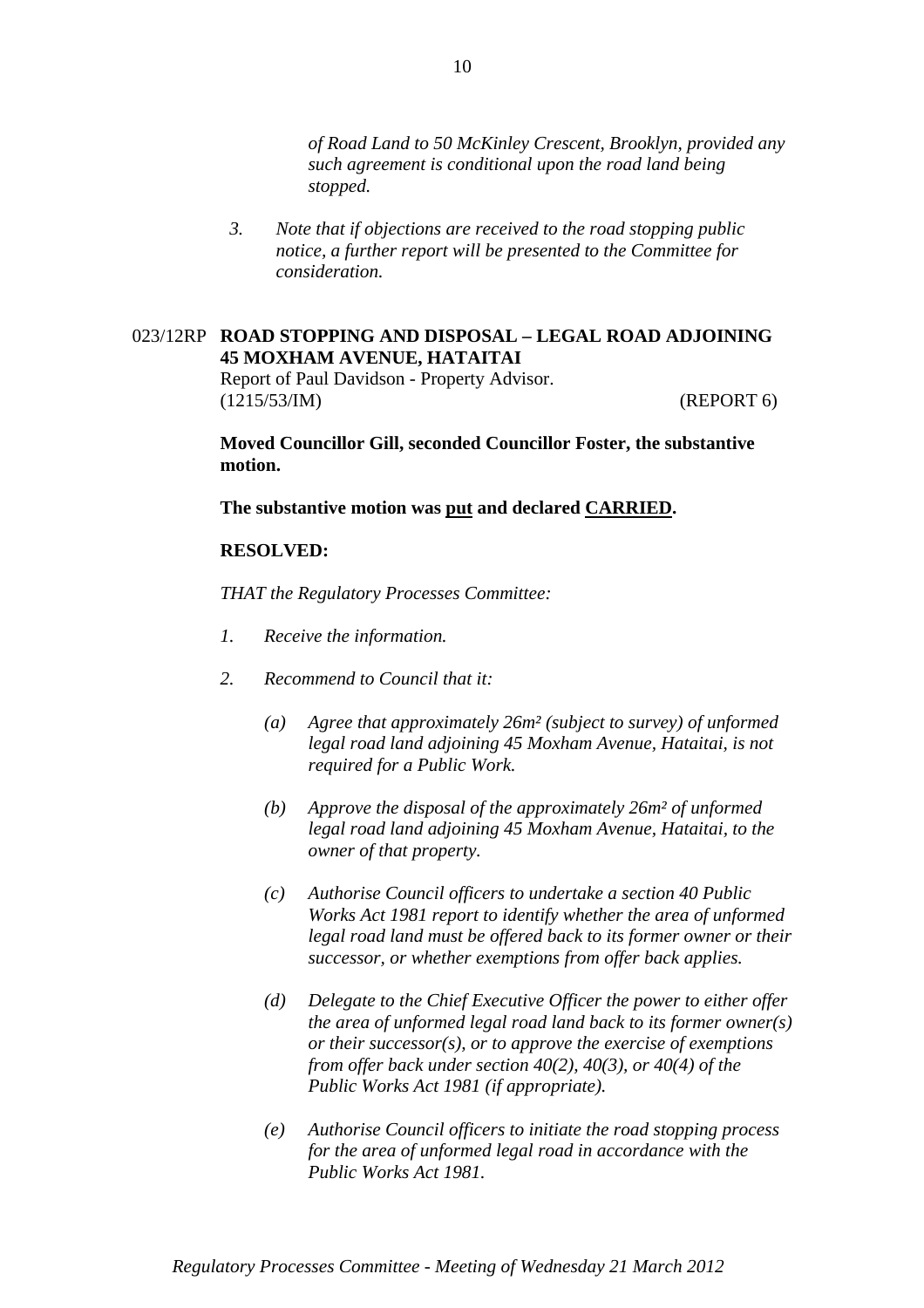- *(f) Delegate to the Chief Executive Officer the power to formally approve the road stopping, and issue the public notice to declare the area of unformed legal road land stopped as road, subject to all statutory and Council requirements being met with no objections being received.*
- *(g) Delegate to the Chief Executive Office the power to complete the terms of sale, impose any reasonable covenants, in respect of the unformed legal road land adjoining 45 Moxham Avenue, either with the former owner, or their successor, or the owner of 45 Moxham Avenue, provided any such agreement is conditional upon the road being stopped.*

# 024/12RP **DECISION ON OBJECTIONS TO THE PROPOSED ROAD STOPPING AND DISPOSAL: LEGAL ROAD ADJOINING 62 WELD STREET, WADESTOWN**

Report of Paul Davidson - Property Advisor. (1215/53/IM) (REPORT 7)

#### **NOTED:**

The Committee commenced discussion on the report. Officers advised that they required to seek further information and would be in a position to report back to the Committee later in the meeting.

(Councillor Pannett left the meeting at 9.56am.) (Councillor Pannett returned to the meeting at 9.57pm.)

See 027/12RP for the final decision on the item.

## 025/12RP **RESOLUTION TO EXCLUDE THE PUBLIC** (1215/53/IM)

**Moved Councillor Gill, seconded Councillor Foster, the motion to exclude the public.** 

**The motion to exclude the public was put and declared CARRIED.** 

#### **RESOLVED:**

*THAT the Regulatory Processes Committee:* 

*1. Pursuant to the provisions of the Local Government Official Information and Meetings Act 1987, resolve that the public be excluded from the following part of the proceedings of this meeting namely:*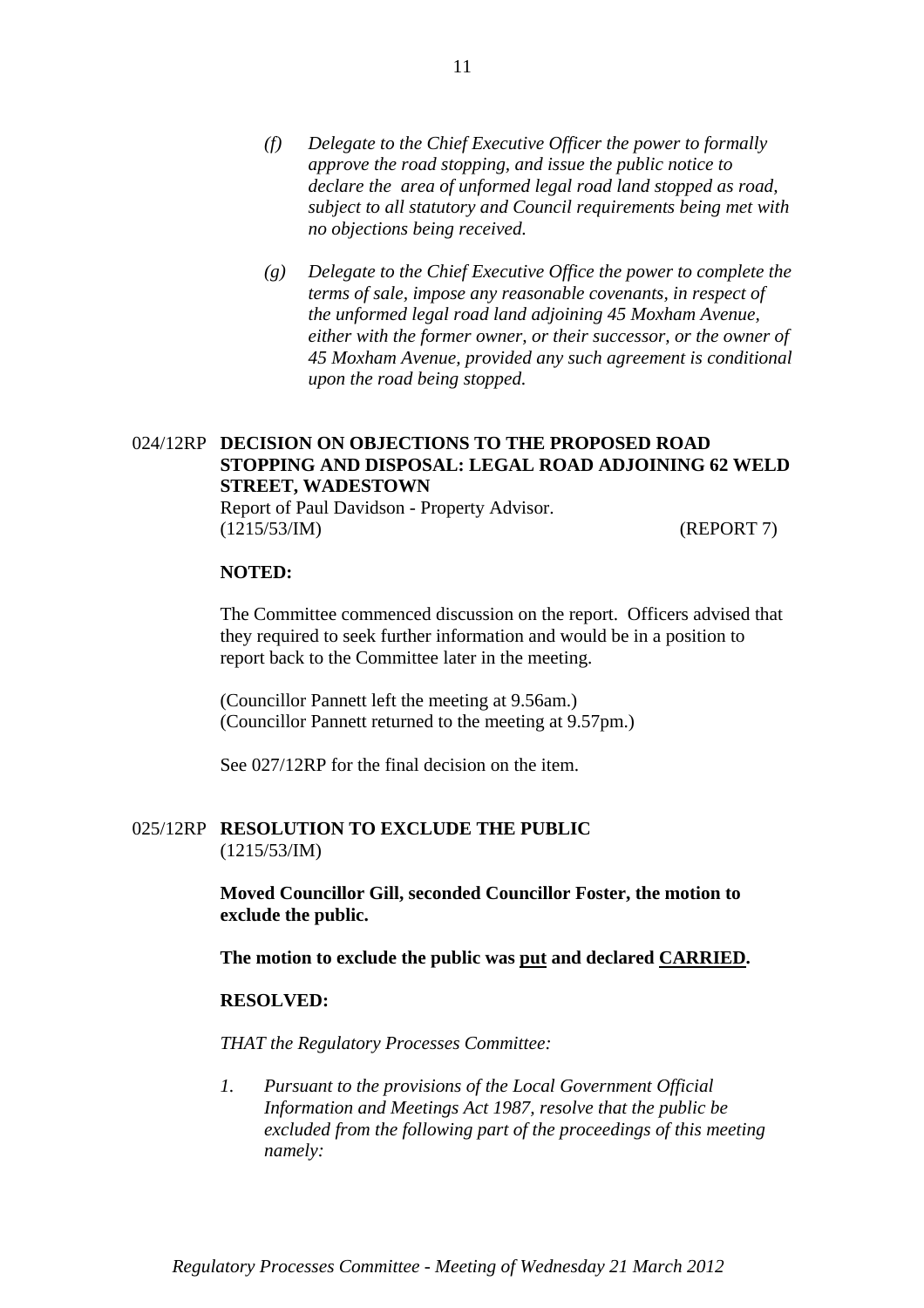*Report 8 - District Plan Changes 72 and 73 – Residential and Suburban Centre Reviews – Environment Court Appeal – New Zealand Transport Agency – Mediation* 

| Grounds: | Section $48(1)(a)$ | that public conduct of the whole or<br>the relevant part of the<br>proceedings of the meeting would<br>be likely to result in the disclosure<br>of information for which good<br>reason for withholding would exist<br>under Section 7 |
|----------|--------------------|----------------------------------------------------------------------------------------------------------------------------------------------------------------------------------------------------------------------------------------|
| Reason:  | Section $7(2)(g)$  | maintain legal professional<br><i>privilege.</i>                                                                                                                                                                                       |
|          | Section $7(2)(i)$  | to enable the Council to carry out<br>negotiations without prejudice or<br>disadvantage                                                                                                                                                |

The meeting went into public excluded session at 10.00am.

For item 026/12RP please see the public excluded minutes.

The meeting returned to open session at 10.11am.)

# 027/12RP **DECISION ON OBJECTIONS TO THE PROPOSED ROAD STOPPING AND DISPOSAL: LEGAL ROAD ADJOINING 62 WELD STREET, WADESTOWN (CONTINUED)** Report of Paul Davidson - Property Advisor. (1215/53/IM) (REPORT 7)

**Moved Councillor Gill, seconded Councillor Best, the substantive motion.** 

(Councillor Pannett left the meeting at 10.15am.)

**The substantive motion was put and declared CARRIED. (Councillors Pepperell and Foster requested that their dissenting votes be recorded.)** 

### **RESOLVED:**

*THAT the Regulatory Processes Committee:*

- *1. Receive the information.*
- *2. Recommend to Council that it:* 
	- *(a) Not uphold the objections from Wadestown School's Road and Safety Committee, and Mr Kieran Simon to the proposal to stop 106 m² of road land adjoining 62 Weld Street, Wadestown.*